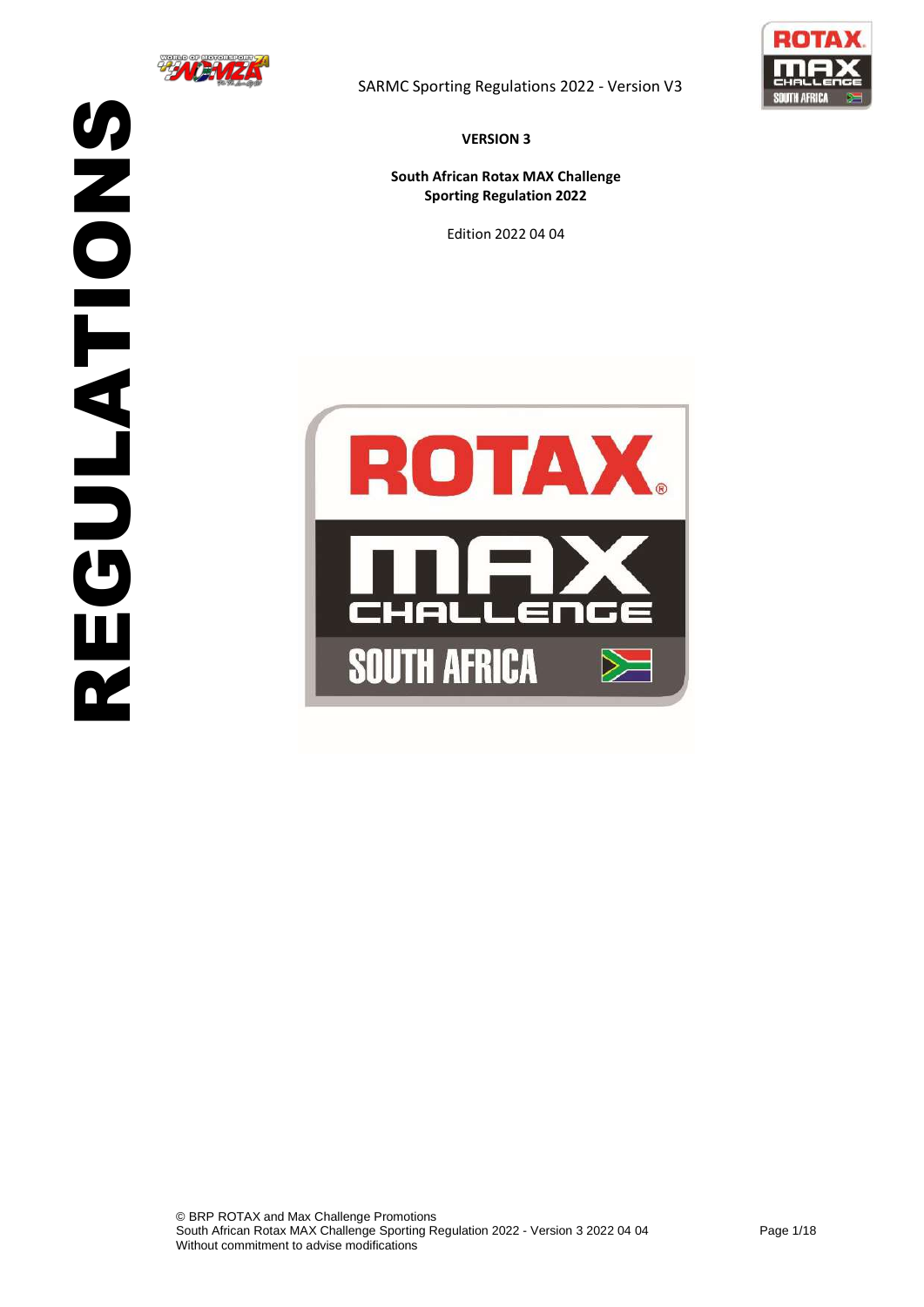



# **TABLE OF CONTENTS**

| 1.  |                                                               |
|-----|---------------------------------------------------------------|
| 2.  |                                                               |
| З.  |                                                               |
| 4.  |                                                               |
| 5.  |                                                               |
| 6.  |                                                               |
| 7.  |                                                               |
| 8.  |                                                               |
| 9.  |                                                               |
| 10. |                                                               |
| 11. |                                                               |
| 12. |                                                               |
| 13. |                                                               |
| 14. |                                                               |
| 15. |                                                               |
| 16. | CIRCUIT CLOSURE PRIOR TO SARMC NATIONAL CHAMPIONSHIP EVENTS15 |
| 17. |                                                               |
| 18. |                                                               |
| 19. |                                                               |
| 20. |                                                               |
| 21. |                                                               |
| 22. |                                                               |
| 23. |                                                               |
| 24. |                                                               |
| 25. |                                                               |
| 26. |                                                               |
| 27. |                                                               |
| 28. |                                                               |
|     |                                                               |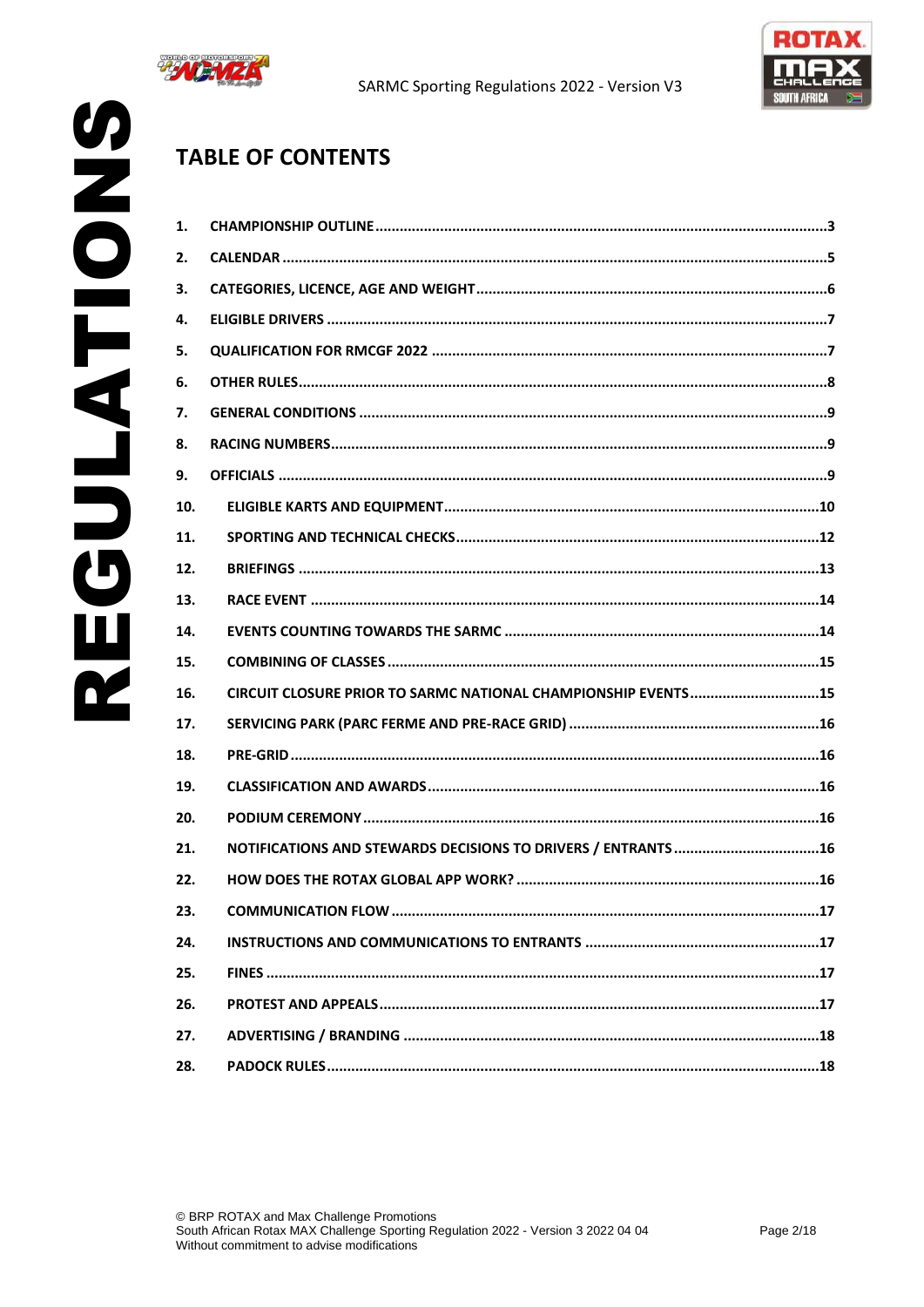





© BRP-ROTAX GmbH & Co KG 2022 SOUTH AFRICAN ROTAX MAX CHALLENGE

#### **WHAT IS NOT WRITTEN IS NOT PERMISSIBLE**

#### <span id="page-2-0"></span>**1. CHAMPIONSHIP OUTLINE**

#### **1.1. SA ROTAX MAX CHALLENGE NATIONAL CHAMPIONSHIP**

| <b>RACE CLASSES</b>                                                 | <b>STATUS</b>                              | <b>PRIZES</b>                                                  |
|---------------------------------------------------------------------|--------------------------------------------|----------------------------------------------------------------|
| <b>Bambino</b><br>Minimum age: see 3.3<br>Minimum weight 74 Kg      | <b>SA Championship</b>                     | <b>World Final Replica Suit</b>                                |
| <b>Micro Max</b><br>Minimum age: see 3.3<br>Minimum weight 105 Kg   | <b>SA Championship</b>                     | <b>World Final Invitation</b>                                  |
| <b>Mini Max</b><br>Minimum age: see 3.3<br>Minimum weight 118 Kg    | <b>SA Championship</b>                     | <b>World Final Invitation</b>                                  |
| <b>Junior Max</b><br>Minimum age: see 3.3<br>Minimum weight 145 Kg  | <b>SA Championship</b>                     | <b>World Final Invitation</b>                                  |
| <b>Senior Max</b><br>Minimum age: see 3.3<br>Minimum weight 162 Kg  | <b>SA Championship</b>                     | <b>World Final Invitation</b>                                  |
| <b>MASTER MAX</b><br>Minimum age: see 3.3<br>Minimum weight 180 Kg  | Regional                                   | <b>TBA</b>                                                     |
| <b>ROTAX DD2</b><br>Minimum age: see 3.3<br>Minimum weight 175 Kg   | <b>SA Championship</b><br><b>Runner up</b> | <b>World Final Invitation</b><br><b>World Final Invitation</b> |
| <b>DD2 Masters</b><br>Minimum age: see 3.3<br>Minimum weight 180 Kg | <b>SA Championship</b>                     | <b>World Final Invitation</b>                                  |

**Minimum average of 10 starters per class to declare a National Champion for 2022.**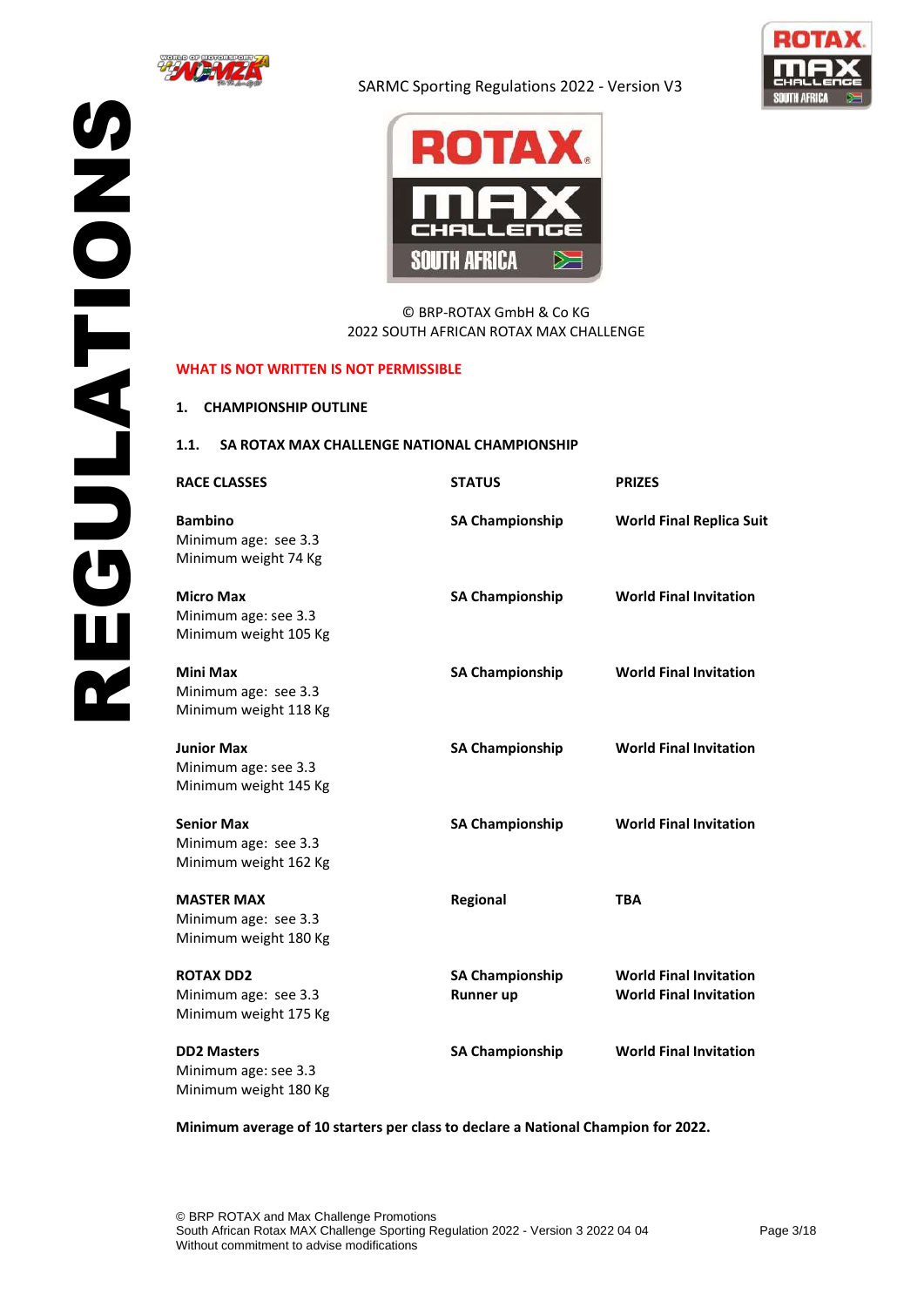

# SARMC Sporting Regulations 2022 - Version V3



# **1.2. ROTAX AFRICAN OPEN**

| <b>RACE CLASSES</b>                                                 | <b>STATUS</b>      | <b>PRIZES</b>                                                                             |
|---------------------------------------------------------------------|--------------------|-------------------------------------------------------------------------------------------|
| <b>Bambino</b><br>Minimum age: see 3.3<br>Minimum weight 74 Kg      | <b>Africa Open</b> | <b>World Final Replica Suit</b>                                                           |
| <b>Micro Max</b><br>Minimum age: see 3.3<br>Minimum weight 105 Kg   | <b>Africa Open</b> | Air ticket to spectate at<br><b>RMCGF or RMCGF Invitation</b><br>if one becomes available |
| <b>Mini Max</b><br>Minimum age: see 3.3<br>Minimum weight 118 Kg    | <b>Africa Open</b> | <b>World Final Invitation</b>                                                             |
| <b>Junior Max</b><br>Minimum age: see 3.3<br>Minimum weight 145 Kg  | Africa Open        | <b>World Final Invitation</b>                                                             |
| <b>Senior Max</b><br>Minimum age: see 3.3<br>Minimum weight 162 Kg  | <b>Africa Open</b> | <b>World Final Invitation</b>                                                             |
| <b>Master Max</b><br>Minimum age: see 3.3<br>Minimum weight 180 Kg  | Africa Open        | TBA                                                                                       |
| <b>ROTAX DD2</b><br>Minimum age: see 3.3<br>Minimum weight 175 Kg   | Africa Open        | <b>World Final Invitation</b>                                                             |
| <b>DD2 Masters</b><br>Minimum age: see 3.3<br>Minimum weight 180 Kg | Africa Open        | Air ticket to spectate at<br><b>RMCGF or RMCGF Invitation</b><br>if one becomes available |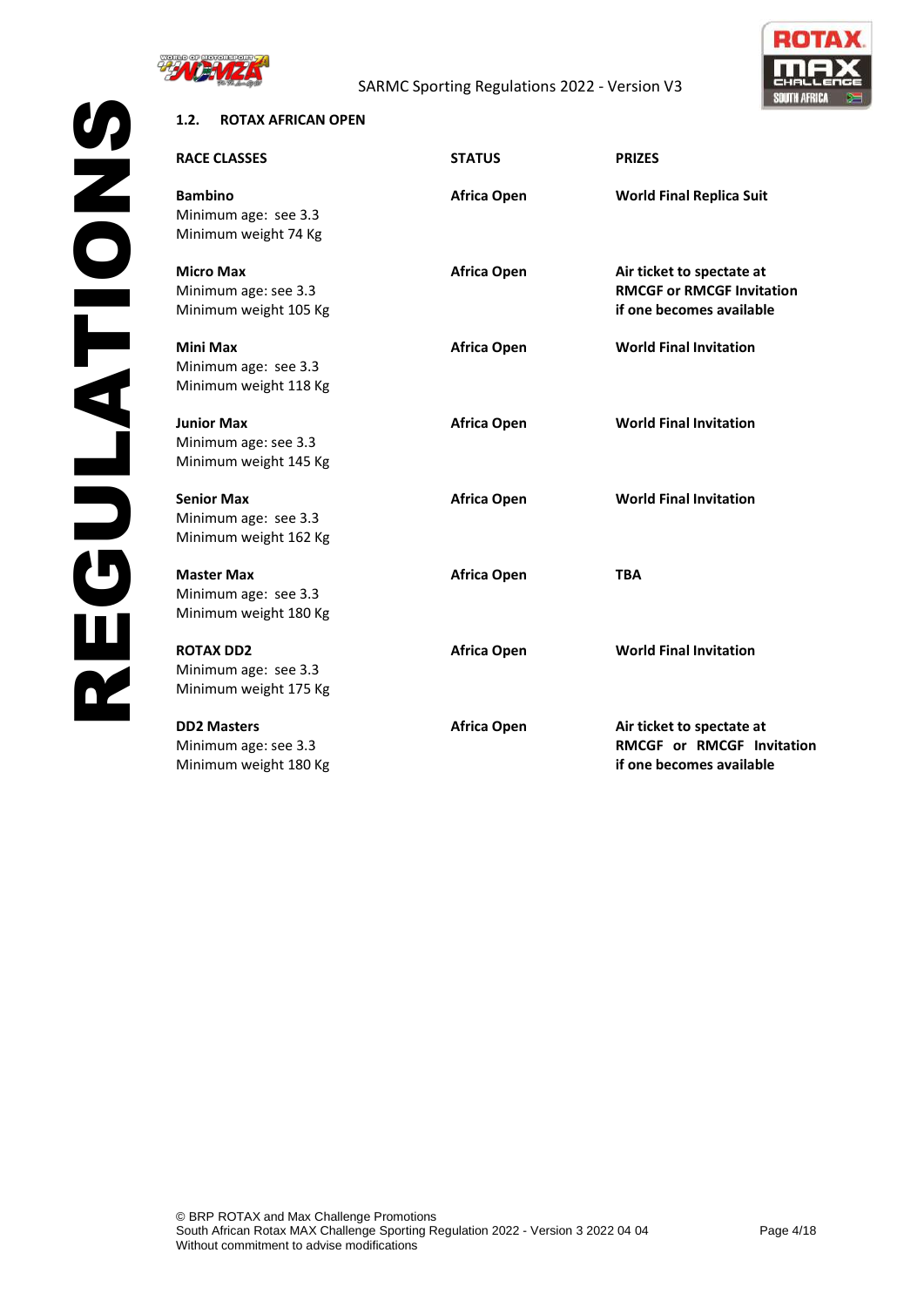



# REGULATIONS **2. CALENDAR**

# <span id="page-4-0"></span>**NATIONAL EVENTS**

| $\bullet$ | 30.04.2022 | Cape Town | 3 races |
|-----------|------------|-----------|---------|
| $\bullet$ | 26.06.2022 | Benoni    | 3 races |
| $\bullet$ | 16.07.2022 | Idube     | 3 races |
| $\bullet$ | 04.09.2022 | Zwartkops | 4 races |

#### **ROTAX AFRICAN OPEN**

• 17.07.2022 Idube Final race of the day determines African Open winner

\* The African Open is a National with International Participation and is therefore higher ranked than the National Championship. If a driver wins the African Open and the National Championship, he/she will keep the ticket for the African Open and the runner up of the National Championship will receive the second ticket.

#### **NORTHERN REGIONS**

SNOLDED HOLD

| 12.03.2022 | FK |
|------------|----|
|            |    |

- 09.04.2022 ZIKR
- 05.06.2022 FK
- 20.08.2022 ZIKR

# **WESTERN PROVINCE**

|  | 12.03.2022 | Killarney                                                                |
|--|------------|--------------------------------------------------------------------------|
|  | 30.04.2022 | <b>Killarney (CT National with SARMC Scoring in heats two and three)</b> |
|  | 11.06.2022 | <b>Killarney</b>                                                         |
|  | 20.08.2022 | Killarney                                                                |

#### **EASTERN CAPE AND BORDER**

- 12.02.2022 PE
- 21.05.2022 PE
- 23.07.2022 PE
- 27.08.2022 PE

#### **KWA–ZULU NATAL**

- 06.02.2022 Idube
- 24.04.2022 Idube
- 22.05.2022 Idube
- 19.06.2022 Idube

NB! To receive any prize including an invitation to the RMCGF it is mandatory to participate in the National Final.

#### **INFORMATION - THE CHAMPIONSHIP CO-ORDINATOR**

**Jennifer Verheul** Tel: +27 82 294 7485

Fax: +27 86 509 4670 Email: [jennifer@kart.co.za](mailto:jennifer@kart.co.za) [www.kart.co.za](http://www.kart.co.za/)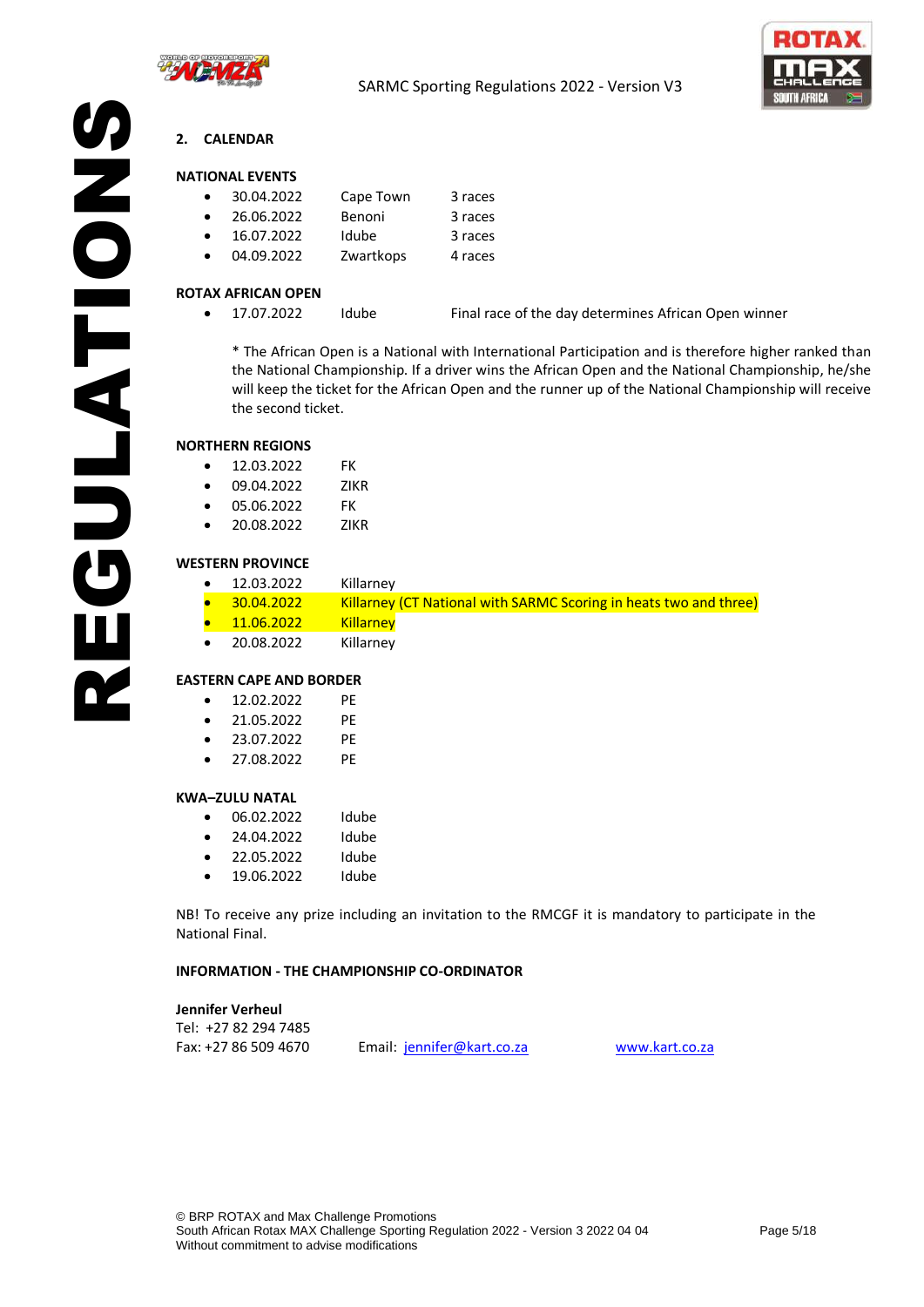



# <span id="page-5-0"></span>**3. CATEGORIES, LICENCE, AGE AND WEIGHT**

# **3.1. CATEGORIES**

The categories available for the SARMC 2022 are the following:

- Bambino**\***
- Micro MAX
- Mini MAX
- Junior MAX
- Senior MAX
- MAX Masters
- DD2
- DD2 Masters

**\* BAMBINO Class utilises a Top Kart / Comer kart and as it is not a Rotax Product, so the details of this class can be found in SARMC Bambino Supplementary Technical Regulations 2022.** 

#### **3.2. LICENSES**

EGULATION

A competitor must hold a valid WOMZA license.

**SZOLATIONS** Note: Drivers who are still under 18 years old (and therefore do not have full legal capacity) cannot be their own entrant and must be signed on by their parent or legal guardian

#### **3.3. AGE LIMITS FOR RACING IN SOUTH AFRICA**

#### **Bambino**

Age limits: the driver must have at least his/her 5<sup>th</sup> birthday during the year of the event and must have his/her 10th birthday after 2022.

#### **Micro MAX**

Age limits: the driver must have at least his/her 7<sup>th</sup> birthday during the year of the event and must have his/her 12<sup>th</sup> birthday after 2022.

#### **Mini MAX**

Age limits: the driver must have at least his/her 9<sup>th</sup> birthday during the year of the event and must have his/her 14<sup>th</sup> birthday after 2022.

#### **Junior MAX**

Age limits: the driver must have at least his/her **12th** birthday during the year of the event and must have his/her **15th**\* birthday after the year of the event.

#### **Senior MAX**

Minimum age: the driver must have at least his/her **14th birthday** during the year of the event.

#### **Master MAX**

Minimum age: the driver must have at least his/her 32<sup>nd</sup> birthday during the year of the event. Drivers of 16 years or older who weigh more than 85kg in their shorts on the day of the race may race in this class. This is not a World Final class

#### **DD2**

Minimum age: the driver must have at least his/her  $15<sup>th</sup>$  birthday during the year of the event.

#### **DD2 Masters**

Minimum age: the driver must have at least his/her 32nd birthday **during the year** of the event. Drivers of 16 years or older who weigh more than 85kg in their shorts on the day of the race may race and score in this class but will not qualify for the RMCGF.

© BRP ROTAX and Max Challenge Promotions South African Rotax MAX Challenge Sporting Regulation 2022 - Version 3 2022 04 04 Page 6/18 Without commitment to advise modifications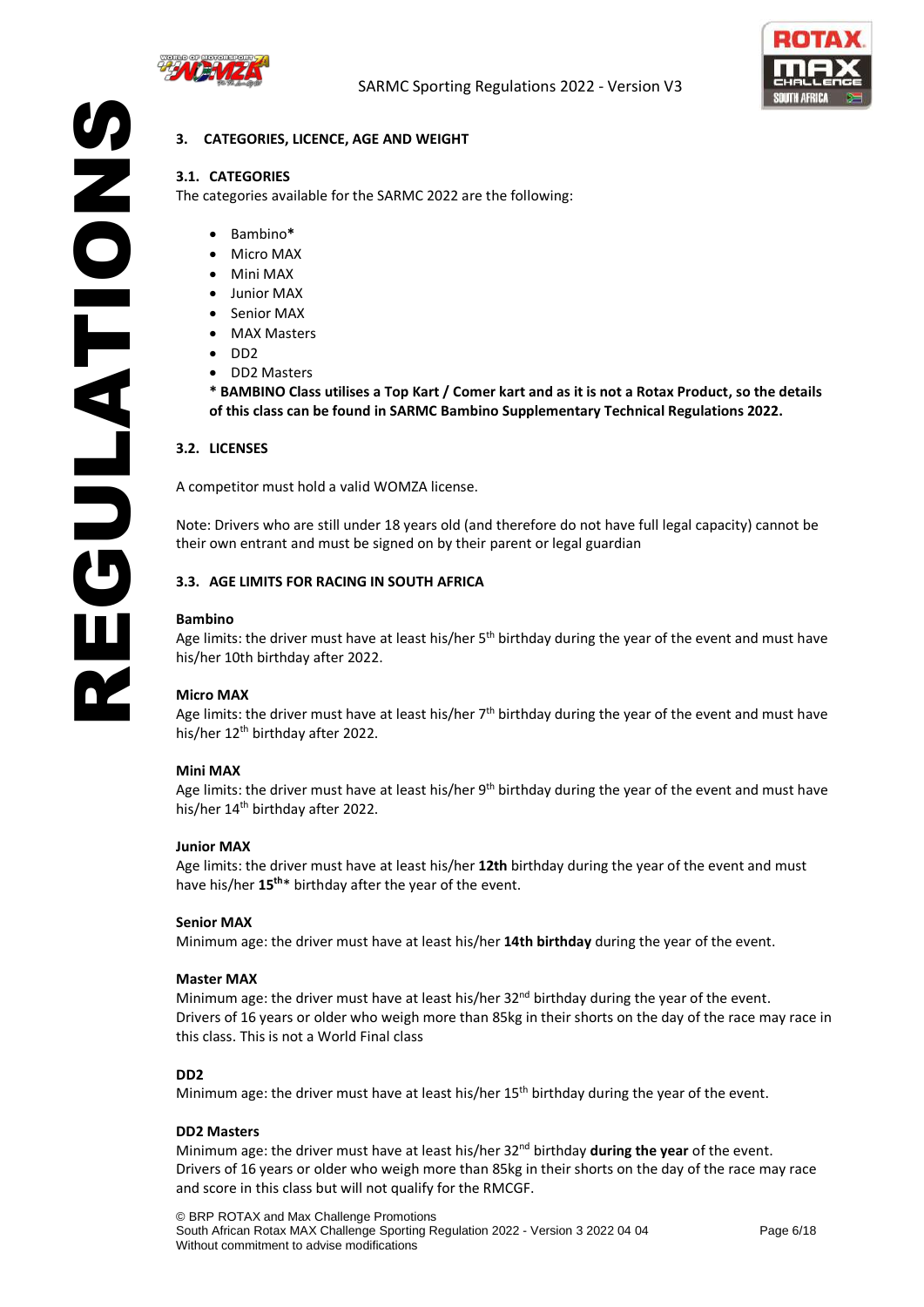



# **3.4. SUMMARY AGE LIMTS FOR RMCGF 2022:**

| Age Limits                                                                                                                    | <b>MICRO</b>     |                     | <b>MINI</b>        |                      | <b>JUNIOR</b>        | <b>SENIOR</b>            | D <sub>D</sub> <sub>2</sub> |                                    | D <sub>D</sub> <sub>2</sub><br>Masters |
|-------------------------------------------------------------------------------------------------------------------------------|------------------|---------------------|--------------------|----------------------|----------------------|--------------------------|-----------------------------|------------------------------------|----------------------------------------|
|                                                                                                                               | $8 - 11$         |                     | $10 - 13$          |                      | 12-14                | 14-99                    | 15-99                       |                                    | 32-99                                  |
| Age Groups                                                                                                                    | $2011 -$<br>2014 |                     | 2009 -<br>2012     |                      | $2008 -$<br>2010     | From<br>2008             | from                        | 2007                               | from 1990                              |
|                                                                                                                               |                  |                     |                    |                      |                      |                          |                             |                                    |                                        |
| 3.5. MINIMUM WEIGHTS<br>The minimum weight for the kart, including driver and all required safety equipment (helmet, overall, |                  |                     |                    |                      |                      |                          |                             |                                    |                                        |
| gloves, etc.) must be at all times:                                                                                           |                  |                     |                    |                      |                      |                          |                             |                                    |                                        |
| Minimum Weights<br>(KG)                                                                                                       |                  | <b>MICRO</b><br>105 | <b>MINI</b><br>118 | <b>JUNIOR</b><br>145 | <b>SENIOR</b><br>162 | <b>MASTER MAX</b><br>180 |                             | D <sub>D</sub> <sub>2</sub><br>175 | DD2 Master<br>180                      |

# **3.5. MINIMUM WEIGHTS**

**POINTAIN** 

| Minimum Weights | <b>MICRO</b> | <b>MINI</b> | <b>JUNIOR</b> | <b>SENIOR</b> | <b>MASTER MAX</b> | D <sub>D</sub> <sub>2</sub> | DD <sub>2</sub> Master |
|-----------------|--------------|-------------|---------------|---------------|-------------------|-----------------------------|------------------------|
| (KG)            | 105          | 118         | 145           | 162           | 180               | 175                         | 180                    |

# <span id="page-6-0"></span>**4. ELIGIBLE DRIVERS**

ROTAX reserves the right to grant additional drivers from different classes to different countries under certain conditions to participate at the RMCGF.

The RMCGF 2022 is an international restricted Event by invitations controlled by ROTAX (according to the FIA-CIK International Sporting Code).

# **Expenses for the supplied karts, engines, tyres, petrol and entry fee for qualified drivers of the RMCGF 2022 is covered by ROTAX and its distributors.**

Drivers can qualify via International or Nationals event providing the ROTAX sporting regulations 2022 and "ROTAX MAX CHALLENGE Technical regulations 2022" are followed in the RMC classes.

#### <span id="page-6-1"></span>**5. QUALIFICATION FOR RMCGF 2022**

Micro Max, Mini MAX, Junior Max, Senior MAX and DD2/DD2 Masters class: The overall winner of each national SARMC class with authorisation in writing from ROTAX may qualify.

Additional drivers can qualify via international Rotax Max Challenges.

At any time ROTAX reserves the right to offer wild cards and driver packages to drivers of all classes according to criteria as it deems fit.

To be eligible to qualify for a RMCGF ticket a driver must have held a licence for the territory in question from the first to the last round of the any National RMC.

A driver cannot change his/her licence to become eligible to win a RMCGFs ticket in another territory after the first round has been completed.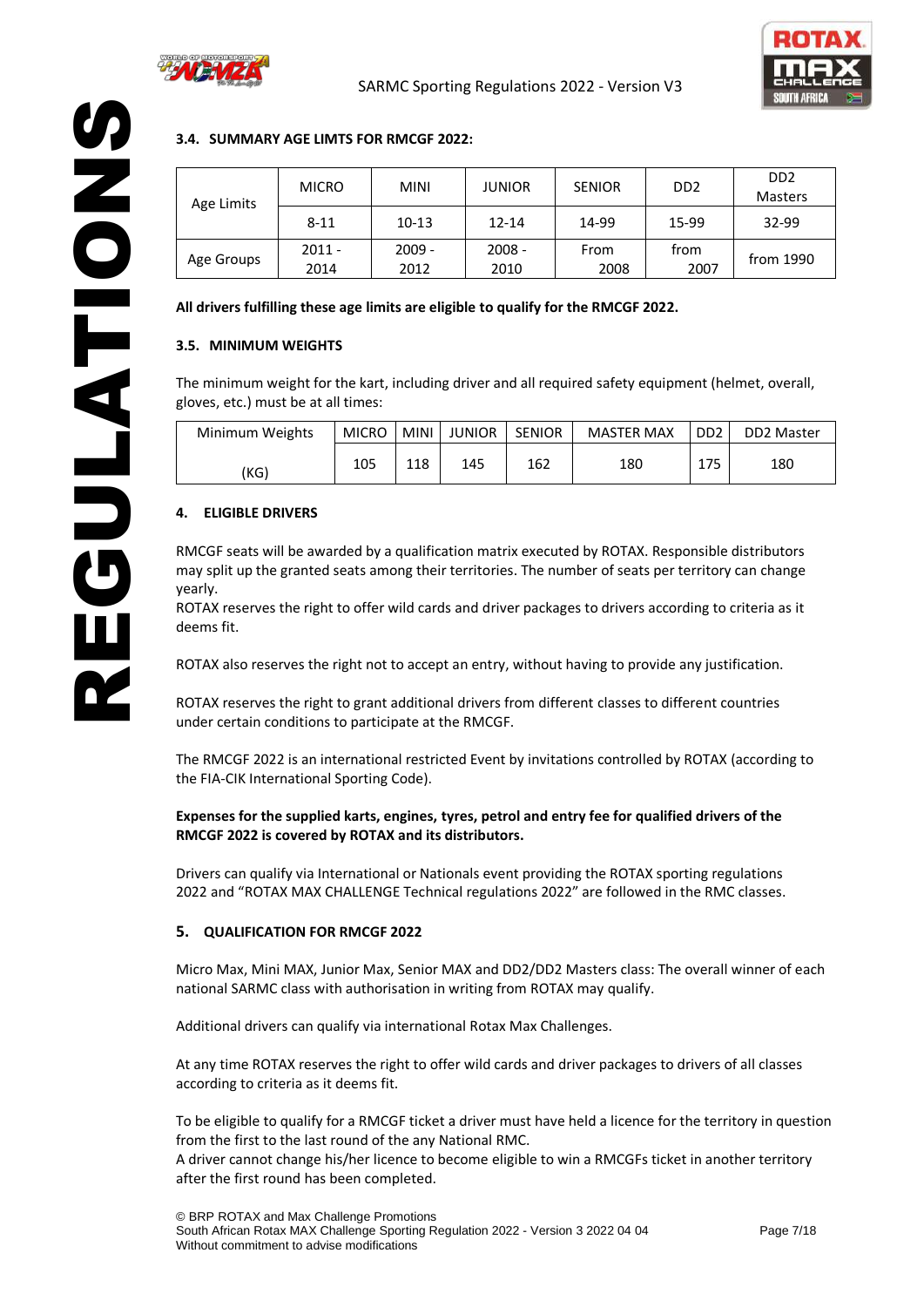



REGULATION SNOLDED HOLD RMCGF.

If a driver is not respecting the rules, under any doubt ROTAX reserves the right to refuse entry to the

A distributor may nominate a second placed driver from an RMC to the waiting list for RMCGF. If under any circumstances a qualified driver doesn't arrive at the RMCGF till the official registration is completed, Rotax reserves the rights to add a replacement driver from the top of the waiting list to take part at the event.

This rule applies until the start of the official non-qualifying practice at the RMCGFs.

# <span id="page-7-0"></span>**6. OTHER RULES**

If a driver is qualified from a National, National with International participation, Continental (zone) or International RMC series / event at the same time, the qualification at the higher ranked series / event has priority for the qualification to the RMCGF 2022.

Ranking is as follows:

- 1. International events
- 2. Continental (zone)
- 3. National with International participants \*
- 4. National events.

\*…. Any National event with International participation requires prior approval from ROTAX. In such a case the next placed driver of the series / event in question will qualify for the RMCGF.

If a driver is qualified from two or more different National, Continental (zone) or International RMC series / events in the same category at the same time the driver must use the first ticket they win (defined by the final race date).

If the situation would arise that a driver whom is already qualified for the RMCGF is in a position to win a second ticket, this 2nd ticket in question would then be moved to the next placed driver whom is eligible to win the ticket.

A driver or distributor cannot decide which ticket a driver uses for his / her entry to the RMCGF.

The status of the following events will be classified as "International"

- 1. ROTAX MAX Challenge EURO Trophy
- 2. ROTAX MAX Challenge ASIA Trophy
- 3. ROTAX MAX Challenge International Trophy
- 4. All events listed on the CIK FIA International Sporting Calendar

The status of an event is considered as "Continental / Zone", if it is listed in the official CIK-FIA Zone Calendar.

If a driver is qualified in two or more categories, he / she must participate in RMCGF 2022 in the higher ranked category only.

It is not permitted to participate in more than one category at the RMCGF.

Ranking is:

- 1. DD2 MAX or DD2 MAX Master (depending on the age of the driver)
- 2. Senior Max or Senior Max Master (depending on the age of the driver)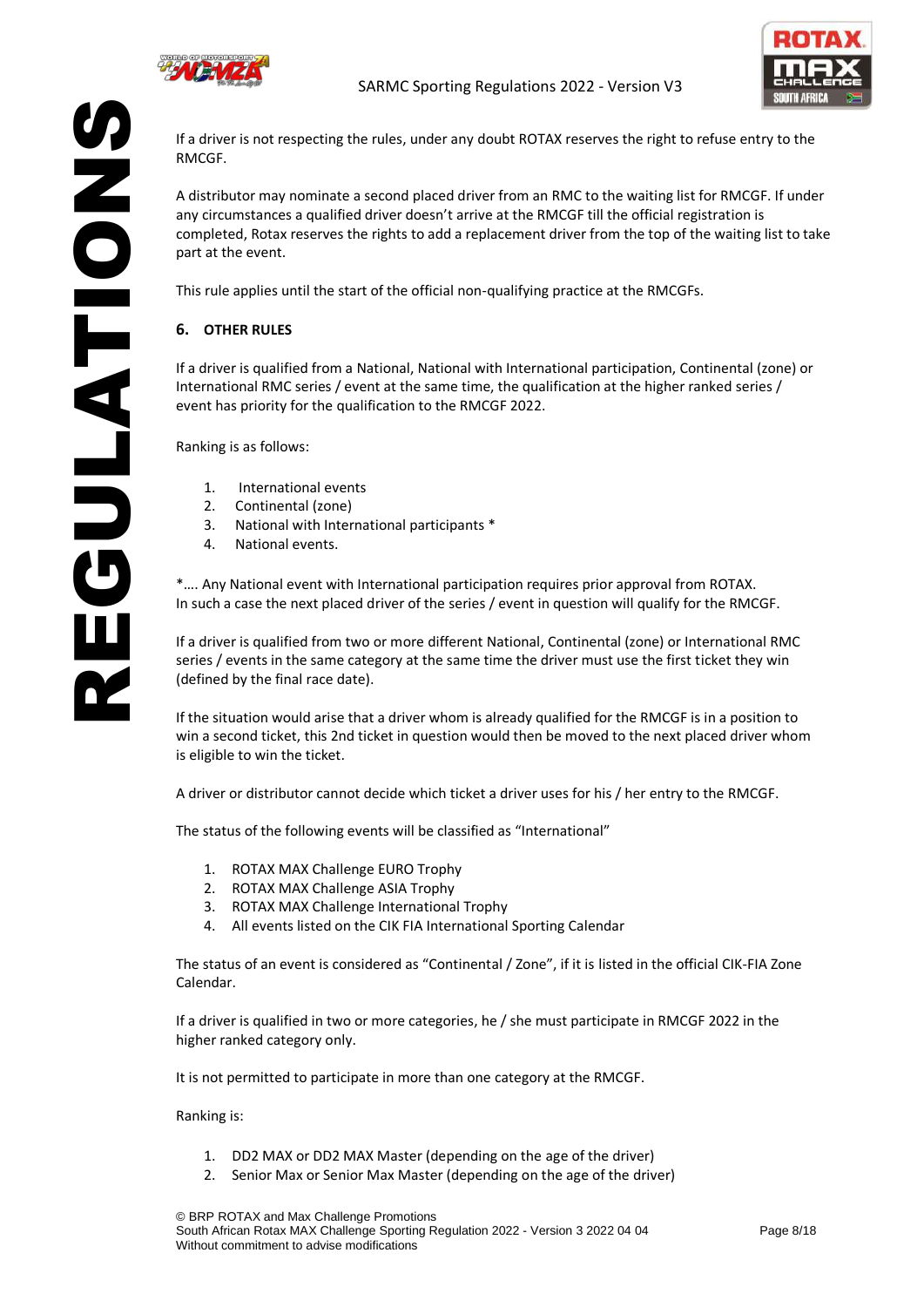



- 3. Junior MAX
- 4. Mini MAX
- 5. Micro MAX

At any double qualification ROTAX reserves the right to decide which race series counts for the qualification to avoid any strategic behaviour of competitors.

# **Note: \* It is strictly forbidden to offer RMCGFs for sale, the RMCGFs tickets are offered as prizes in the relevant RMC events around the world.**

**\***not applicable to the Project E20 category

# **Project E20**

**SNONDED** 

REGULATION If a driver qualifies to race at the RMCGFs in one of the above listed categories and the Project E20, the driver must notify ROTAX via email immediately after acquiring the second ticket which RMCGFs category, they wish to participate in.

Once this email is received and accepted in return by ROTAX the decision is final and cannot be reversed. ( Email : Sara.Jernejc@brp.com)

# <span id="page-8-0"></span>**7. GENERAL CONDITIONS**

It is the competitor/guardian's responsibility to ensure that all persons concerned by his entry observe all the provisions of the code, the technical regulations, and the sporting regulations.

The person having charge of an entered kart during any part of an event is responsible jointly with the entrant and/or separately for ensuring that the provisions are observed.

Entrants must ensure that their karts comply with the conditions of conformity and safety throughout the Event.

The presentation of a kart for scrutineering will be deemed an implicit statement of conformity.

Entrants, drivers, assistants, and guests must always wear the appropriate identification credentials which have been provided to them.

#### <span id="page-8-1"></span>**8. RACING NUMBERS**

Racing numbers shall comply with provisions of the FIA-CIK Technical Regulations.

Driver will not be allowed to enter the Servicing Park without all the racing numbers present on the kart in a good condition.

Racing numbers for each category in the SARMC are:

| Bambino                         | 1 to 99    | Black number yellow backing |
|---------------------------------|------------|-----------------------------|
| Micro MAX<br>$\bullet$          | 601 to 699 | Black number yellow backing |
| Mini MAX<br>$\bullet$           | 501 to 599 | White number blue backing   |
| <b>Junior MAX</b><br>$\bullet$  | 401 to 499 | White number green backing  |
| Senior MAX<br>$\bullet$         | 201 to 299 | White number black backing  |
| <b>Master MAX</b><br>$\bullet$  | 301 to 399 | Black number white backing  |
| DD <sub>2</sub><br>$\bullet$    | 1 to 99    | White number red backing    |
| <b>DD2 Masters</b><br>$\bullet$ | 101 to 199 | Black number white backing  |

#### <span id="page-8-2"></span>**9. OFFICIALS**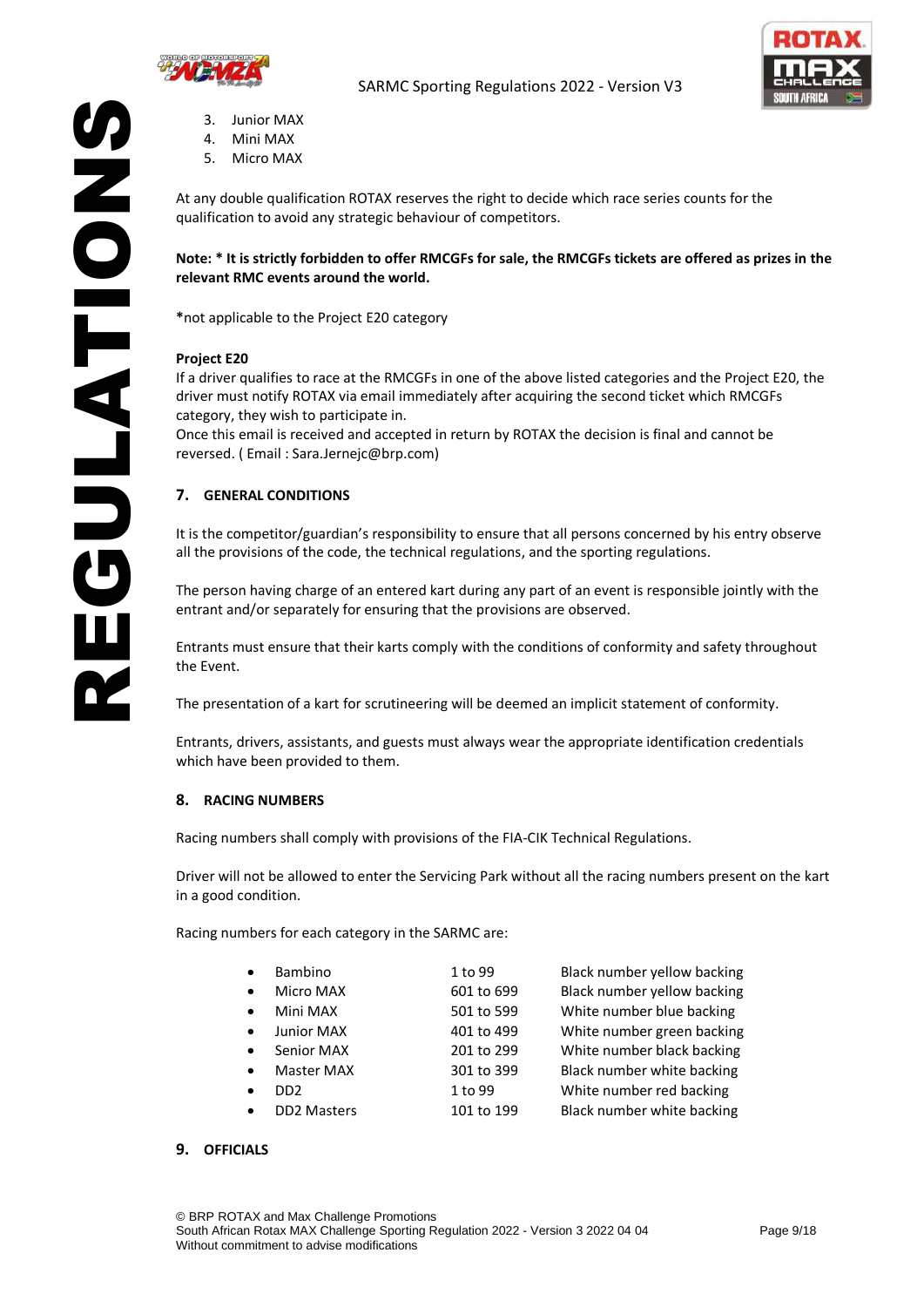



REGULATIONS The officials will be appointed according to the supplementary regulations published for the event. The clerk of the course, the chief scrutineer, the chief timekeeper, and the WOMZA Event Directors (stewards) must be present at the event at the latest one hour before beginning of the sporting checks.

- Penalties shall be imposed directly by the Clerk of the Course or the WOMZA Event Directors (stewards) following a hearing, either of their own volition or acting on a report from the Clerk of the Course. A penalty issued by the Event Directors cannot be protested.
- Competitors must sign receipt of a penalty or findings of a hearing at the time that this is issued to them. Refusal to do so will result in any further protest or appeal being disallowed.

# <span id="page-9-0"></span>**10. ELIGIBLE KARTS AND EQUIPMENT**

The SARMC 2022 is reserved for karts with ROTAX MAX engines in different configurations, as defined by the Global RMC 2022 Technical Regulations as well as the specific SARMC Supplementary Technical Regulations – published on [www.kart.co.za.](http://www.kart.co.za/)

At the SARMC 2022 each driver will be entitled to submit to scrutineering the equipment as defined in the Global RMC 2022 Technical Regulations and SARMC Supplementary regulations.

# **10.1. CHASSIS**

**PROIDIDE** 

Chassis must be in accordance with the Global RMC 2022 Technical Regulations and the SARMC Supplementary Technical Regulations.

During the event, and in case of an accident, the driver can only change once a chassis (frame) following the authorization of the Technical Scrutineers.

The replacement frame must be from the same "Manufacturer" and "Model".

# **10.2. ENGINE AND CLAIM SYSTEM**

Engine and its accessories must be used in accordance with the Global RMC 2022 Technical Regulations and SARMC Supplementary regulations.

Engine buy out - Karting is plagued with claims that you can import special tuned kart engines from exotic countries, rumors of extraordinary amounts of money being spent have been around in motorsport and karting for decades.

The engine claim system gives everyone peace of mind that the playing field is level and accessible.

# **ENGINE CLAIM PROCESS – APPLICABLE ONLY TO BAMBINO, MICRO, MINI AND JUNIOR MAX**

- 10.2.1. By entering the SARMC Series everyone agrees to make their engine available for the claim system.
- 10.2.2. Any refusal to comply with the claim system will lead to any points scored by the competitor in question in the relevant regional or national series being annulled.
- 10.2.3. No further entries will be accepted in any SARMC class from a competitor refusing to comply with the engine claim system.
- 10.2.4. An irrevocable offer to purchase the winner's engine must be lodged with the Event Directors by a claimant on race day before the start of the first heat. Payment in full must be made to the organisers.
- 10.2.5. The Event Directors will notify you at the end of the last race if the winner's engine has already been claimed in which case you will buy the runner up's engine.
- 10.2.6. The claim price will be based on the current new price of as published on [www.kartstore.co.za](http://www.kartstore.co.za/) plus 10% for Rotax engines and R 3 000 for Bambino engines for the inconvenience of having to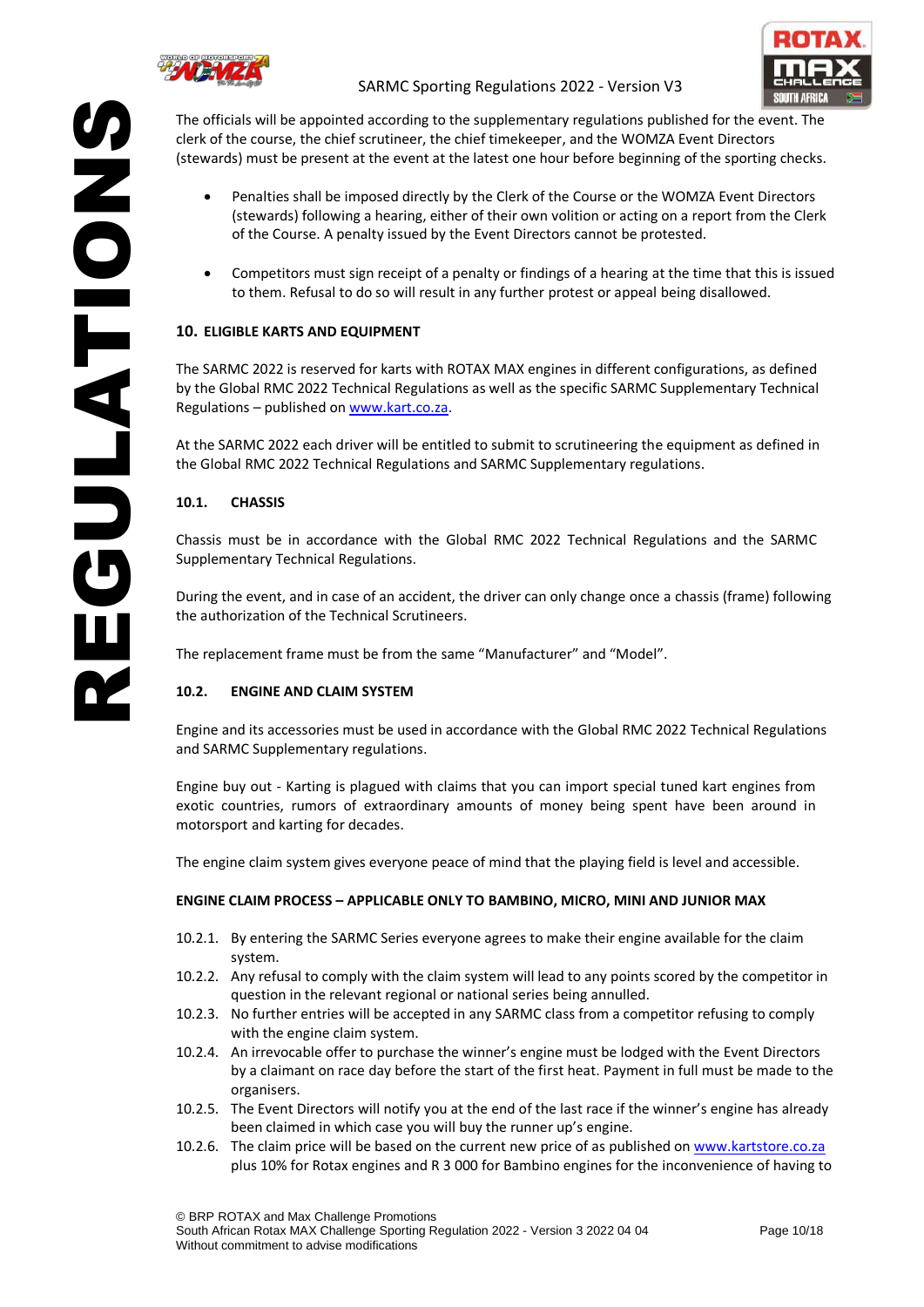

SNOLDED SO

# SARMC Sporting Regulations 2022 - Version V3



run in a new engine. The claimant must specify if they want the engine with or without accessories – as supplied by Rotax – and pay that price plus 10% to the orgainzers.

- **SUBLATIONS** 10.2.7. At the end of the days racing once the 30-minute parc-ferme time period has expired or after any technical strip is concluded the motor will be impounded by the organisers.
	- $\triangleright$  As soon as conclusive proof of payment satisfactory to the seller is furnished by the organizers the complete engine will be handed over to the claimant by the organizers.
	- $\triangleright$  If the winner has used two engines on the day the claimant may choose one of the two engines used.
	- 10.2.8. A competitor may only claim an engine once per season.
	- 10.2.9. A competitor may only have his/her engine claimed once per season and may not race the engine claimed again in the same season. This is to prevent competitors from coluding to buck the system.
	- 10.2.10. If a winner's engine is claimed and it happens to be someone whose engine has previously been claimed (as in 10.2.9. above) then the second placed competitors engine automatically becomes the "winner's claimed" engine. Note point 10.2.4 above.
	- 10.2.11. If the competitor submitting the successful buyout claim is the winner of the day then the second placed competitors engine automatically becomes the "winner's claimed" engine. Note point 10.2.4 above.
	- 10.2.12. The organisers are only the facilitator in the claim system and cannot be held responsible for the condition or eligibility of the engine and all the risk lies with the claimant. The claimant is advised to be present at every step of the process.
	- 10.2.13. Once the claiment has paid to the satisfaction of the Organisers the seller will be issued with a certificate from Ed Murray Racing CC against which a new engine (as per claim) as well as the payment of the 10% into their nominated bank account will be made.

# **10.3. SAFTEY EQUIPMENT**

Helmets, gloves, rib protectors, boots, race overalls must all be approved under the FIA-CIK Technical Regulations or WOMZA approved apparel. NB The use of a neck brace is highly recommended for all competitors under the age of 13 years. A neck brace is mandatory at the RMCGF.

As from 1 January 2022, the use of karting body protection according to FIA Standard 8870-2018 shall be mandatory for all drivers at all international karting events.

# **10.4. TYRES**

The only tyres permitted will be Mojo imported and distributed by Ed Murray racing CC. This, combined with the use of the unique Rotax Tyre Tracking System, ensures tyres of the same batch are used at race events and excludes the "fresh special import" advantage. Only one set of tyres may be used from qualifying to the end of the event.

| ↘ | <b>Bambino. Micro &amp; Mini Max:</b> |
|---|---------------------------------------|
| ↘ | <b>Junior, Senior Max and DD2:</b>    |
| ↘ | Wet weather tyres all classes:        |

➢ **Bambino, Micro & Mini Max:** Mojo C2: F 4.0/10.0 – 5 R 5.00/11.0 -5 ➢ **Junior, Senior Max and DD2:** Mojo D5: F 4.5/10.0 – 5 R 7.10/11.0 -5 ➢ **Wet weather tyres all classes:** Mojo W2 / W3 / W5

Strictly no modifications or tyre treatment allowed.

NB: Please remember to always fit the tyres / wheels in such a way the **direction of rotation** arrow is correct. Failure to comply with this will result in a R 500 fine being imposed.

# **10.5. FUEL**

Commercial quality petrol from a specified roadside petrol station only, maximum 95 Octane, mixed with Rotax XPS Oil.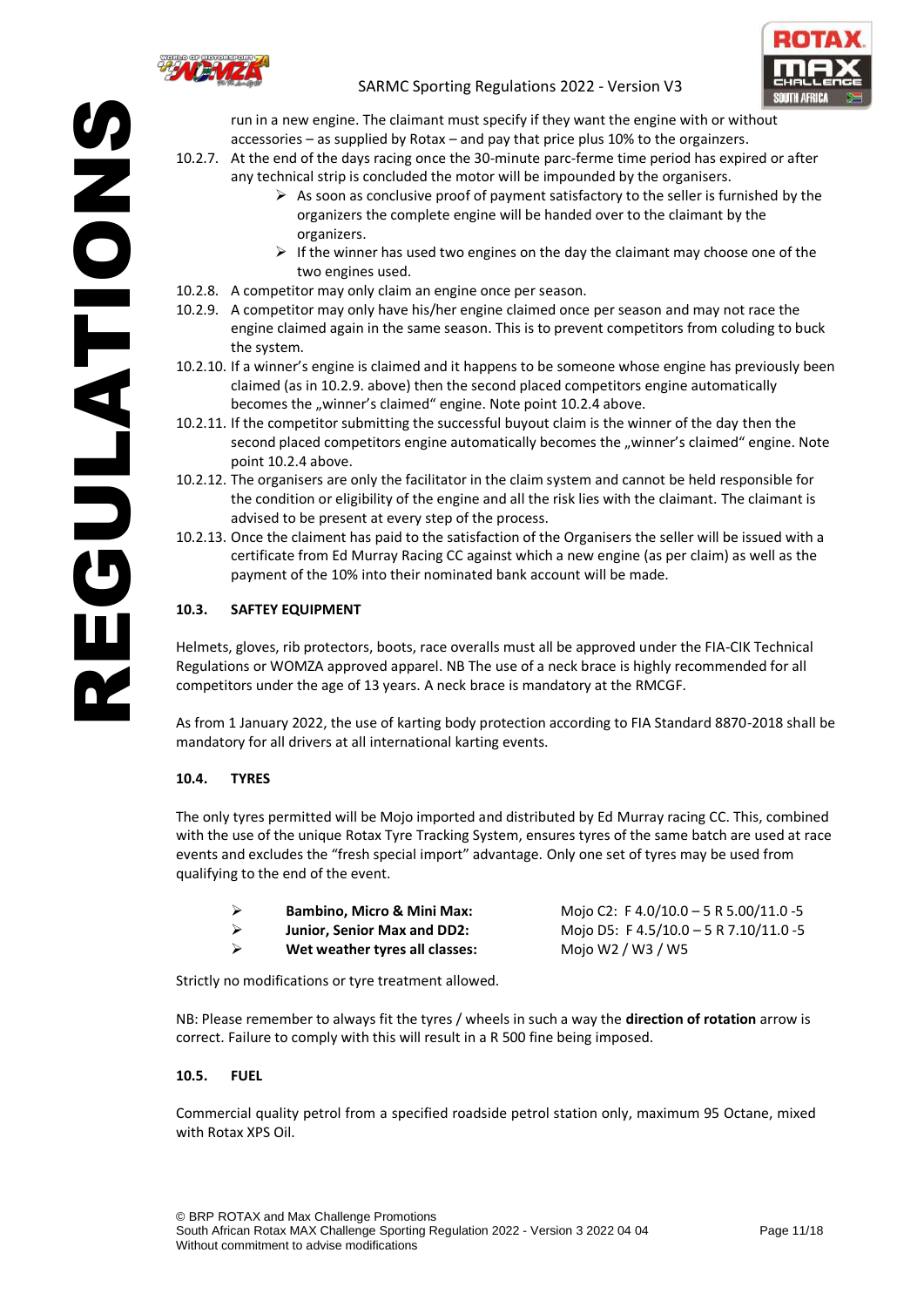



It is incumbent on the competitor to ensure that they purchase the correct fuel and mix it in the correct ratio as specified in the SR's for the event so that when a pre-race check is conducted on the pre-race grid that the fuel meets the Digatron reading for the day as well as a black light test.

The following test method will apply to all karting events and classes as approved by WOMZA, Club, Regional and Nationals.

The test instrument will be the Digatron FT64 which must be clearly identified by a serial number or identifying mark and will be the only instrument of the day to be used. Only WOMZA approved Fuel TC's may perform fuel testing.

The only calibration on the instrument of the day will be the reading from the mixed reference sample fuel that is kept by the fuel TC.

A clearly marked reference sample of every mix ratio (fuel: oil) will be kept by the fuel TC or COC.

The difference in reading between the reference sample that is applicable for each class and competitor fuel reading may not be more or less than 2 points, this value may be changed by the Fuel TC of the event before qualifying. Fuel testing can be done at any time during the event.

The temperature difference may not be more than 2 degrees Fahrenheit. If the temperature is not within the limits, the fuel tank of the competitor must be impounded and sealed, the competitors fuel temperature will be allowed to equalize to the reference sample and a new reading obtained no later than 30 minutes before publication of final results.

The minimum amount of fuel in the tank at any time may not be less than 300ml, the fuel may be decanted into a suitable container for the necessary testing to be done.

It is the responsibility of the competitor to be present at all times when readings of the fuel are done and to check with the fuel TC that the fuel used by competitor is within the set parameters.

The COC or Fuel TC may at any time have competitors fuel replaced with organisers fuel.

A penalty of exclusion will apply for any infringements of the above and is not protestable, and repeat offenders will have their race licence revoked.

# **10.6. ONBOARD CAMERA**

The organizer reserves the right to equip Karts of drivers with an onboard camera system.

Selected drivers have to mount the onboard camera system in accordance to the series / event Supplementary regulations.

The total weight of all components counts to the total weight of the kart.

The driver cannot refuse to install the onboard camera on his / her kart.

# <span id="page-11-0"></span>**11. SPORTING AND TECHNICAL CHECKS**

- **a)** During the initial scrutineering and sporting checks, which will take place on the time and dates and at the locations specified in the supplementary regulations of the event, each driver and each entrant must have all required documents and information available.
- **b)** Unless a waiver is granted by the Event Director in particular circumstances, competitors who do not keep to the time limits imposed will not be allowed to take part in the event.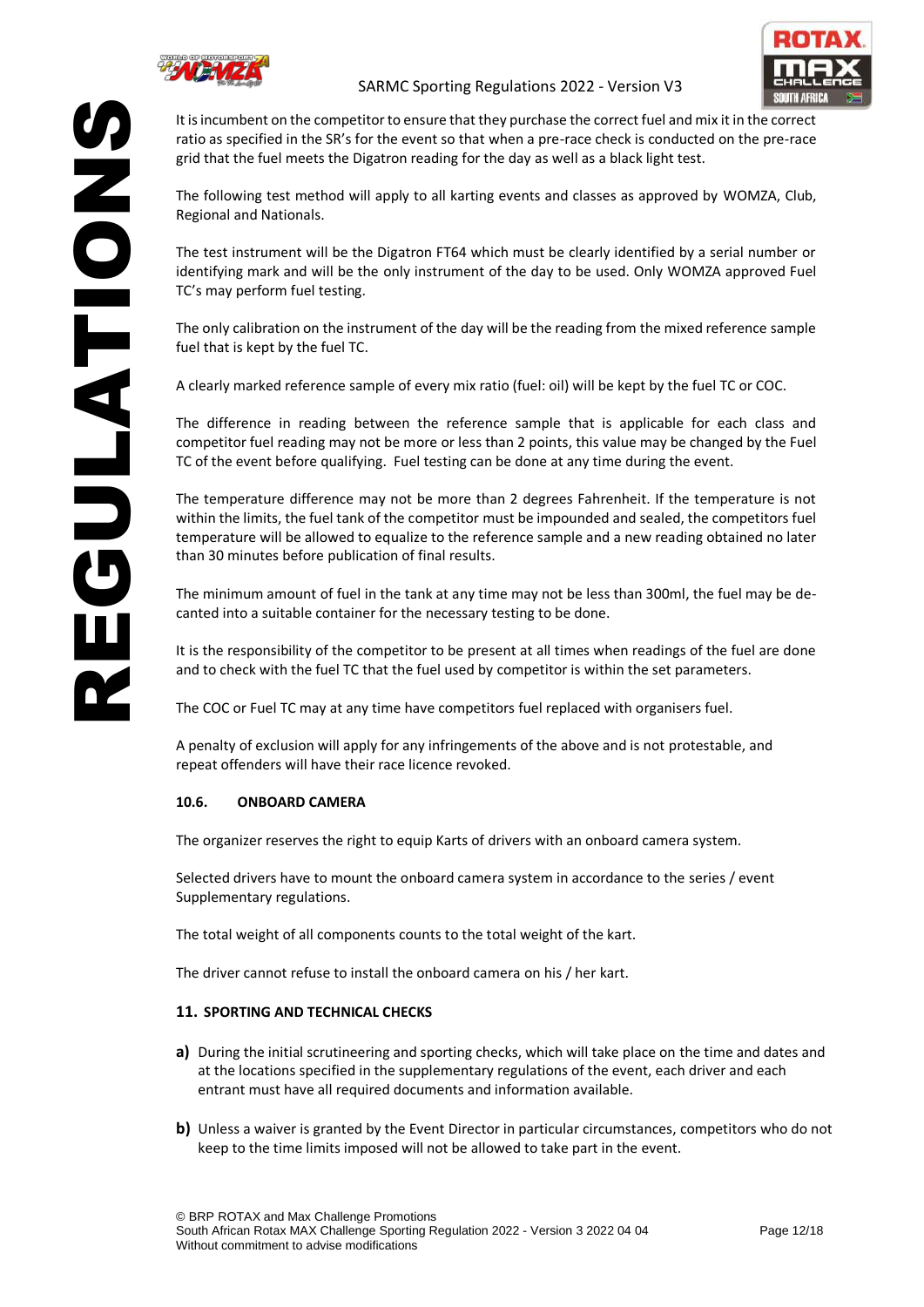

EGULATION



- **c)** A competitor responsible for a kart may not be required to sign a discharge or any other document which has not previously been approved by the ASN hosting the event.
- **d)** The clerk of the course or the chief medical officer may ask a driver to undergo a medical examination at any time during an Event.
- **SZOLATIONS e)** All karts are checked by the organizer in accordance to KSA WOMZA / CIK Technical Regulations and also according the Global RMC 2022 Technical Regulations. However, if any kart is dismantled or modified in a way that might affect its safety or call into question its eligibility, or which is involved in an accident with similar consequences, must be re-presented for scrutineering approval.
	- **f)** At any time during an event, the scrutineers may:
	- check the eligibility of the kart or of the driver's equipment.
	- require a kart to be dismounted by the entrant to make sure that the conditions of eligibility and conformity are fully satisfied.
	- require an entrant to supply them with such parts or samples as they may deem necessary.
	- The clerk of the course may require that any kart involved in an accident be stopped and checked.
	- **g)** Checks and scrutineering shall be carried out by duly appointed officials who shall also be responsible for the organisation of the servicing parks and / or the Parc Fermé, and who alone are authorised to give instructions to the entrants.
	- **h)** The findings of the TC and scrutineers concerning all karts inspected will be published. These findings will not include any specific figures except concerning fuel tests.
	- **i)** Submitting a kart to scrutineering shall be considered as an implicit statement of conformity.
	- **j)** Racing numbers and possible advertising signs must be on the kart when the equipment is presented at scrutineering.
	- **k)** A driver is not allowed to change his/her equipment after it has been presented at scrutineering. Only two engines may be used during an event and the engine and seal number of the one first raced must be completed on the scrutineering form. If a second engine is used this must be fitted under supervision of the Technical Consultant and the first engine left in Parc Fermé until the end of the event.
	- **l)** At the Event, the event organiser will check all licenses.

# <span id="page-12-0"></span>**12. BRIEFINGS**

Location of the briefing will be published in the Supplementary Regulations. The briefing can be held virtually.

The time of the briefing is defined in the programme of the event. The time stated is the beginning of the briefing and the entrance door and access to the briefing will be closed. The meeting shall always be held before qualifying practice or the first qualifying heat.

Extra meetings may be organised if this is deemed necessary.

It is the competitor's duty to enquire about time and place of the briefing and / or consecutive briefings. Time and detailed location will be posted in official notice board and available from the race office.

The presence of all concerned drivers is mandatory throughout the briefing under pain of a sanction or even of a possible exclusion from the event. The entry control will be performed via electronic means.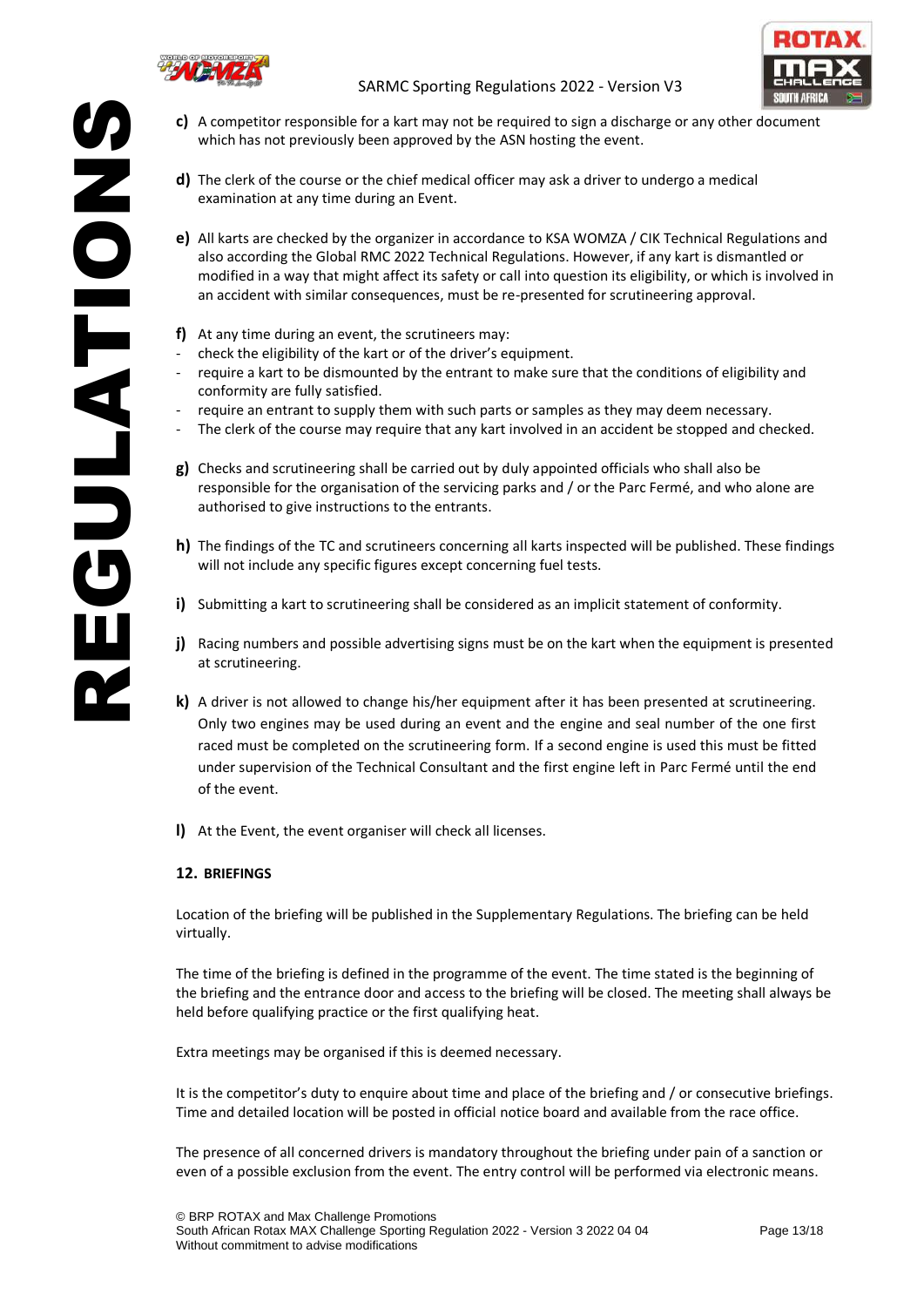



Before they can be allowed to continue the event, a mandatory fine of R 500 for not attending must be paid to the organizers.

# <span id="page-13-0"></span>**13. RACE EVENT**

# **Non-qualifying practice:**

The time schedule of the event must provide a non-qualifying practice for each category. They are reserved for those drivers having passed the sporting checks and scrutineering.

#### **Qualifying Practice**

SNOIDIS SN

A 10-minute timed session for each class or a 3- lap super pole.

Drivers must be on track 3 min after Qualifying Practice started. If a driver is not on track after those 3 min the driver will be disqualified from Qualifying Practice.

**REGULATIONS** Any driver who has not participated in the Qualifying Practice may request in writing to the Stewards the authorization to continue in the race. Event Directors will decide according to the circumstances of the absence in the Qualifying Practice. There will be no appeal from the Event Directors decision.

# **Qualifying Heats**

Number of laps for all categories: to be defined in the Supplementary Regulations

- At least one heat at the regionals determines the grid for the first final. Min 10 km.
- Grid positions at SARMC national events:
	- Final 1 determined by fastest lap in qualifying practise.
	- Final 2 determined by fastest lap in final 1.
	- Final 3 determined by fastest lap in final 2.

For the fourth and final event of the SA National Championship

- Final 4 determined by fastest lap in final 3.
- Final(s)/ points: A starting grid of max. 34 drivers and the race of min. 15km or 15 minutes.

# <span id="page-13-1"></span>**14. EVENTS COUNTING TOWARDS THE SARMC**

The SARMC series points are calculated by adding your Regional points to your National points with the following formula.

#### **Regional Points**:

- a. A driver must nominate the region in which he/she wishes to score points regionally normally the region in which he/she lives. Nomination must be made after the first scoring event.
- b. Each region designates four rounds of their regional championship as SARMC scoring events.
- c. The first heat is seen as a qualifying heat and the second and third heats are scored as two finals.
- d. Drivers may score points in 8 regional finals.
- e. The sum of points obtained in the best 6 (six) of these 8(eight) regional final heats will be divided by 6 (six). This will be added to their total series score.
- f. Drivers who take part in Regional events will receive 1 (one) bonus point for each final heat started (crossing the start line).
- g. At regional events with less than 6 (six) starters the points are to be scored as follows: from 2nd place if only five starters, 3rd place if four starters and so on.

#### **National Points:**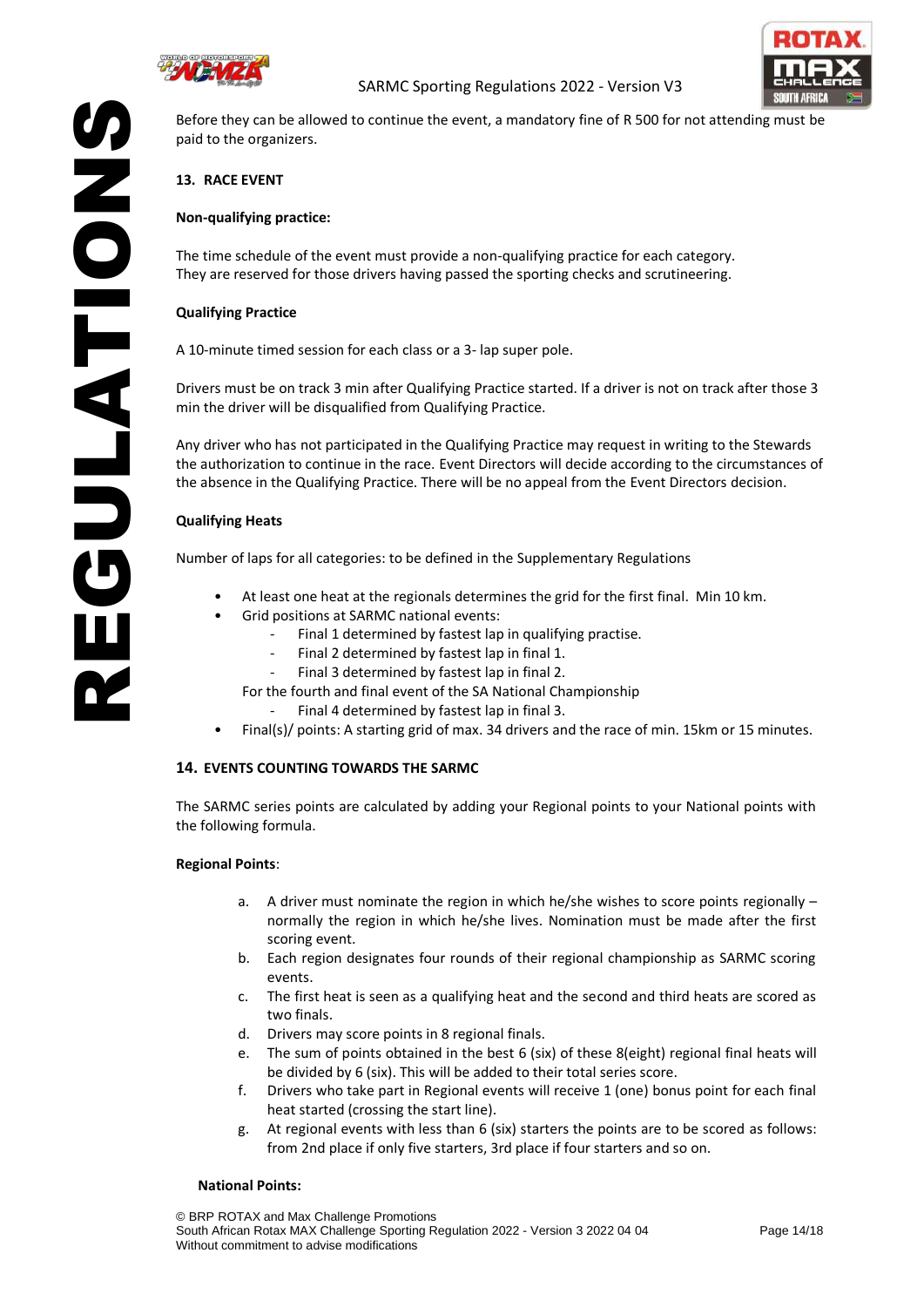



- h. The first three National rounds each have time trials and 3 (three) point scoring finals.
- i. The fourth and final National event has time trials and 4 (four) point scoring finals.
- j. The best 10 finals out of a possible 13 finals at National events count.

#### **Important Note!**

- k. Final(s)/ points: A starting grid of max. 34 drivers and the race of min. 15km or 15 minutes. Score-points 35, 32, 30, 29, 28........ to last placed finisher. Non-finish: minus 5 points off last finisher.
- l. Exclusions score zero

#### **Final Classification**

**SNOIDED** 

The championship results as calculated above will determine the

- Rotax South African Champions
- Drivers qualifying for invitations to the RMCGF

The point standing in the SARMC will be published on the www.kart.co.za website.

In case of 2 or more drivers finishing the season with same number of points, the higher place in the championship will be awarded to:

- **SNEGULATIONS** The holder of the greatest number of first places in final races, if the number of first places is the same, the highest placed finisher in the last race at the final will be the winner.
	- If this procedure fails to produce a result ROTAX will nominate the winner according to such criteria as it deems fit.

#### <span id="page-14-0"></span>**15. COMBINING OF CLASSES**

- a) It is permitted to combine Rotax classes up or down according to the Rotax ranking so Micro Max combines with Mini Max; Junior Max with Senior Max (& Max Masters if a race organizer chooses); DD2 and DD2 Masters.
- b) Regions are requested in 2022 to always run above combinations together in practice and racing.
- **c) Under no circumstances ever should Bambino be combined with any other class.**
- The grid should be determined by lap times in qualifying when classes are combined. Grid may be staggered with the higher ranked class starting first.
- e) The results will be scored by means of the "class within a class system" for DD2 and DD2 Masters as follows: All finishers are scored in the higher-ranking class first. The higher ranked class is then removed and the lower ranked rescored.
- f) If there is strong support in a region for both classes in a combined category, application can be made to the series promoters to run these classes separately.
- g) These principles are applied to promote better value for both competitors and spectators. It also will assist to have more practice time and shorter race days.

#### <span id="page-14-1"></span>**16. CIRCUIT CLOSURE PRIOR TO SARMC NATIONAL CHAMPIONSHIP EVENTS**

Circuits will be closed to all national competitors, as well as the equipment to be used in the National Championship event from 18:00 on the Sunday, a minimum of 10 days prior to a National Championship event until  $\frac{12:00}{12:00}$  on the Thursday (or Friday where the final is on Sunday) of the event.

NB! Competitors participating in race events at the same circuit within one week prior to any SARMC National event will not be permitted to practice before official practice on Friday (or Saturday where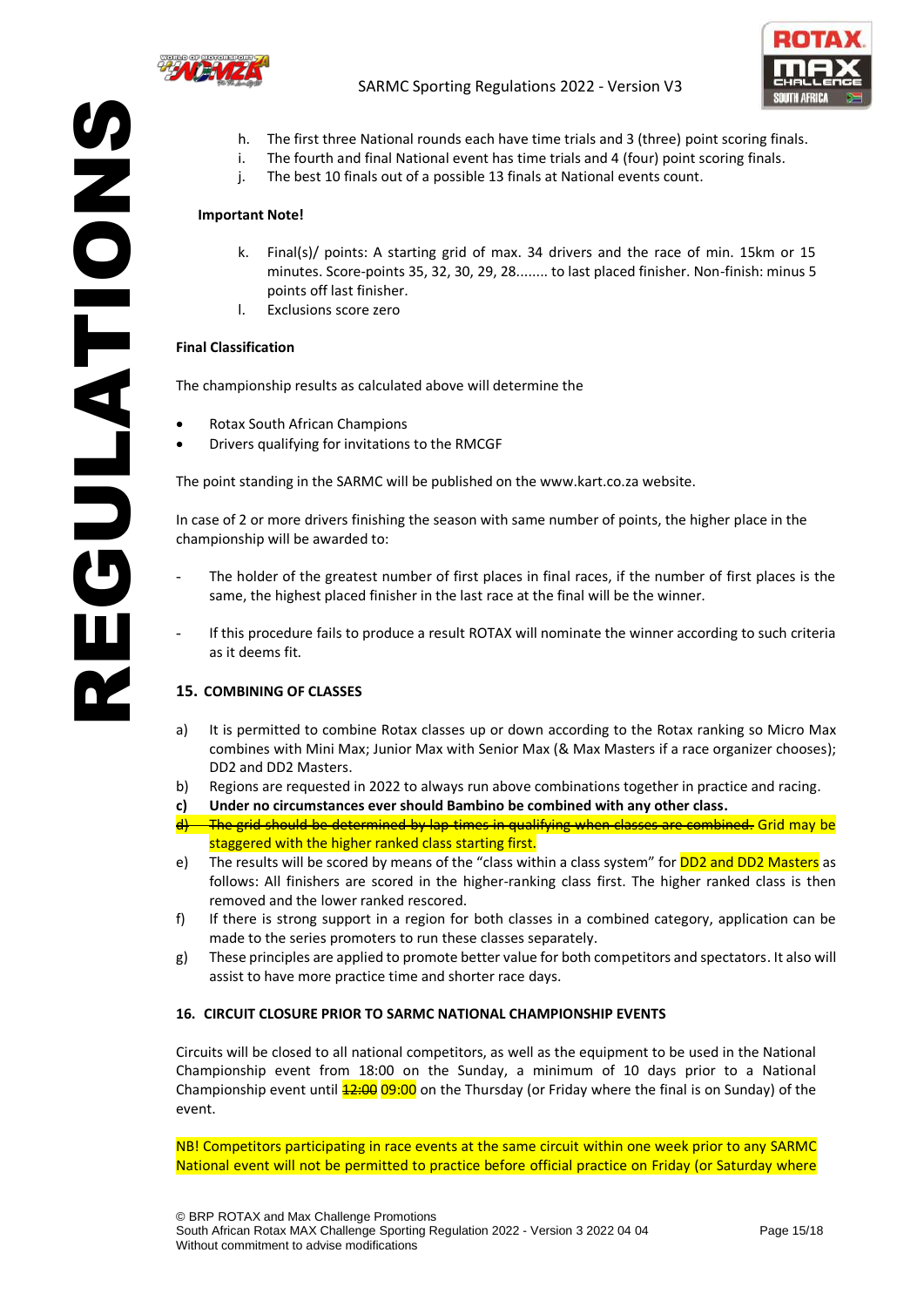



the final is on Sunday). The circuit remains closed forthese competitors from the end of the MSA event until the start of official practice.

# <span id="page-15-0"></span>**17. SERVICING PARK (Parc Ferme and pre-race GRID)**

Only **ONE** driver per kart and **ONE** mechanic are allowed in "Servicing Parks" and only with proven passes. No karts / persons can enter "Servicing Park" with any liquids (except water in clear transparent plastic bottles, for drinking purposes).

#### <span id="page-15-1"></span>**18. PRE-GRID**

**NOIDEATION** 

- a) The pre-grid gate closes 3 minutes before race time. Any kart which has not taken its position on the pre-grid at that moment will not be allowed to do so, except under exceptional circumstances left to the discretion of the clerk of the course.
- b) Mechanics must clear the pre-grid immediately.
- c) Karts on the pre-grid must be ready to race, all further work and or adjustment (with the exception of tyre pressure) to the kart on the pre-grid is strictly forbidden – NO TOOLS**!**
- d) Any kart which needs mechanical assistance to start must do so at the rear of the grid and remain at the rear until after the race start irrespective the number of formation laps.
- e) Karts on the pre-grid are prohibited to return to the service park.
- f) During qualifying should a driver require assistance after the "30-second" signal in the timed qualification the 2 best laps will be annulled.

# <span id="page-15-2"></span>**19. CLASSIFICATION AND AWARDS**

**REGULATION** The classification of the SARMC 2022 will be that of the relevant event / series regulations. Trophies will be awarded in each class for the first three finishing drivers of the final of the SARMC 2021 events/series.

#### <span id="page-15-3"></span>**20. PODIUM CEREMONY**

The first 3 competitors must wear their overalls zipped up at prize giving ceremonies.

If caps are supplied by the organiser of the RMC 2022 they must be worn by the drivers during the podium ceremony.

The prize winners must wear sponsor caps if supplied by race organiser during the commendation ceremonies after the RMC races.

All drivers agree that ROTAX and its sponsors may use photographs or videos of RMC races (including names and photographs of drivers) for advertising, publicity and public relations purposes.

#### <span id="page-15-4"></span>**21. NOTIFICATIONS AND STEWARDS DECISIONS TO DRIVERS / ENTRANTS**

All notifications, summons and Event Directors decisions regarding a specific Driver / Entrant will be sent electronically to the Driver's / Entrant's mobile phone using an Application developed by ROTAX for this purpose, named ROTAX GLOBAL. Should this not be available on the day the current WhatsApp group system will suffice.

#### <span id="page-15-5"></span>**22. HOW DOES THE ROTAX GLOBAL APP WORK?**

The ROTAX GLOBAL APP is free of charge and is available for download for IOS and Android.

The ROTAX GLOBAL APP requires internet access.

During driver's registration process Driver / Entrant will get his own and unique QR code (also known as EDIT code). With this code, Driver / Entrant will register in his/her mobile phone and the system recognizes than those are the registered persons as the official receivers of the notifications.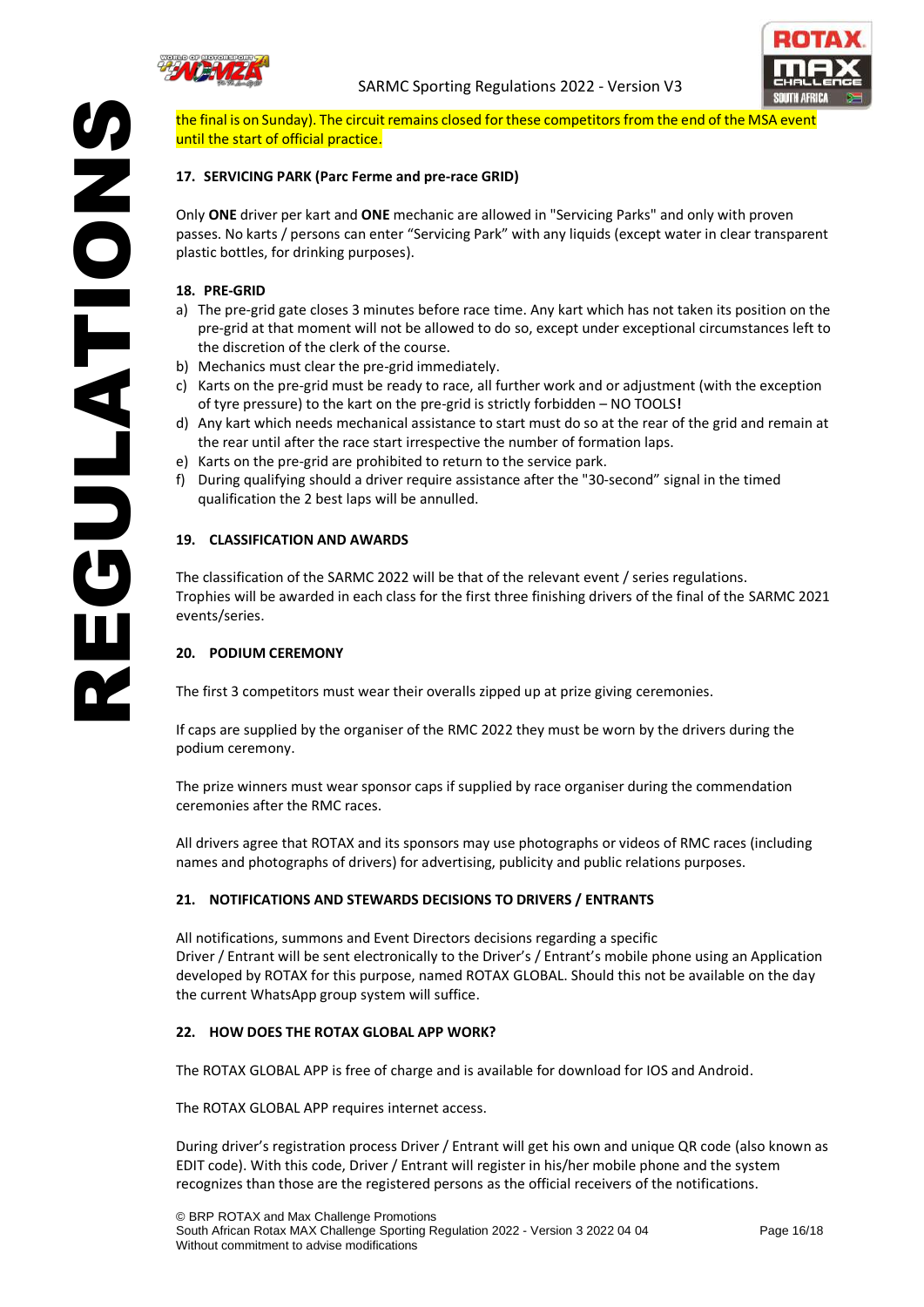

SNONDENS



It is the responsibility of Driver / Entrant to keep this code confidential.

This ROTAX GLOBAL APP will communicate with the EVA Event Management system (EMS).

The EMS is the communication platform used internally by the organizer and the Event Directors and it will record the time that all the information / notifications will be sent to Driver / Entrant and also the time when the Driver / Entrant read the notification.

NB: An Official WhatsApp group is currently used – please ensure that you are on it.

# <span id="page-16-0"></span>**23. COMMUNICATION FLOW**

Event Directors will send the notification or decision via EMS to the Driver / Entrant and all the registered users will get this information immediately on their mobile phone. When Driver or Entrant reads the notification the EMS immediately records the time at which the notification was read, thus officially confirming the notification sent to the Driver / Entrant.

During driver's registration, the organizer will provide all the important information how to use the App and how to register.

**REGULATION** At the Drivers Registration, Entrant will sign a document stating that he/she will be responsible to register in the ROTAX GLOBAL APP all the starting numbers which he/she is responsible for as an Entrant, to check with the due diligence if he is receiving any notification and to guarantee that during the event period his mobile phone is connected to the network. Driver / Entrant must register with the QR code given during the driver's administration.

In case of loss, damage or battery failure of the mobile phone, it is Entrant's responsibility to register in another mobile phone, in order to assure he/she will receive the notifications and the steward's decisions.

In the event of internet failure in the paddock area, the Entrant / Driver will be notified personally.

NB: An Official WhatsApp group per event is currently used – please ensure that you are on it.

#### <span id="page-16-1"></span>**24. INSTRUCTIONS AND COMMUNICATIONS TO ENTRANTS**

All classifications and results of qualifying practice, the qualifying heats and the race(s) of the final phase, as well as any decisions of the officials of the event will be sent to the ROTAX GLOBAL APP and also posted on the official notification board.

#### <span id="page-16-2"></span>**25. FINES**

- a) A fine may be inflicted on any entrant, driver, assistant, organizer who does not respect the prescriptions of the officials of the event.
- b) In case of an exclusion (based on a decision of the panel of Event Directors of the event) from the event, the organizer reserves the right to charge a penalty.
- c) Fines imposed by the Event Directors must be paid immediately to the organizer.

#### <span id="page-16-3"></span>**26. PROTEST AND APPEALS**

The right to protest lies only with the competitor / parent / guardian. They must be presented in writing to the race secretary within 30 minutes after the posting of the results of the qualifying practice and qualifying heats, as well as of the races of the final. They shall be accompanied by the protest or appeal fees as per the KSA WOMZA SKR's.